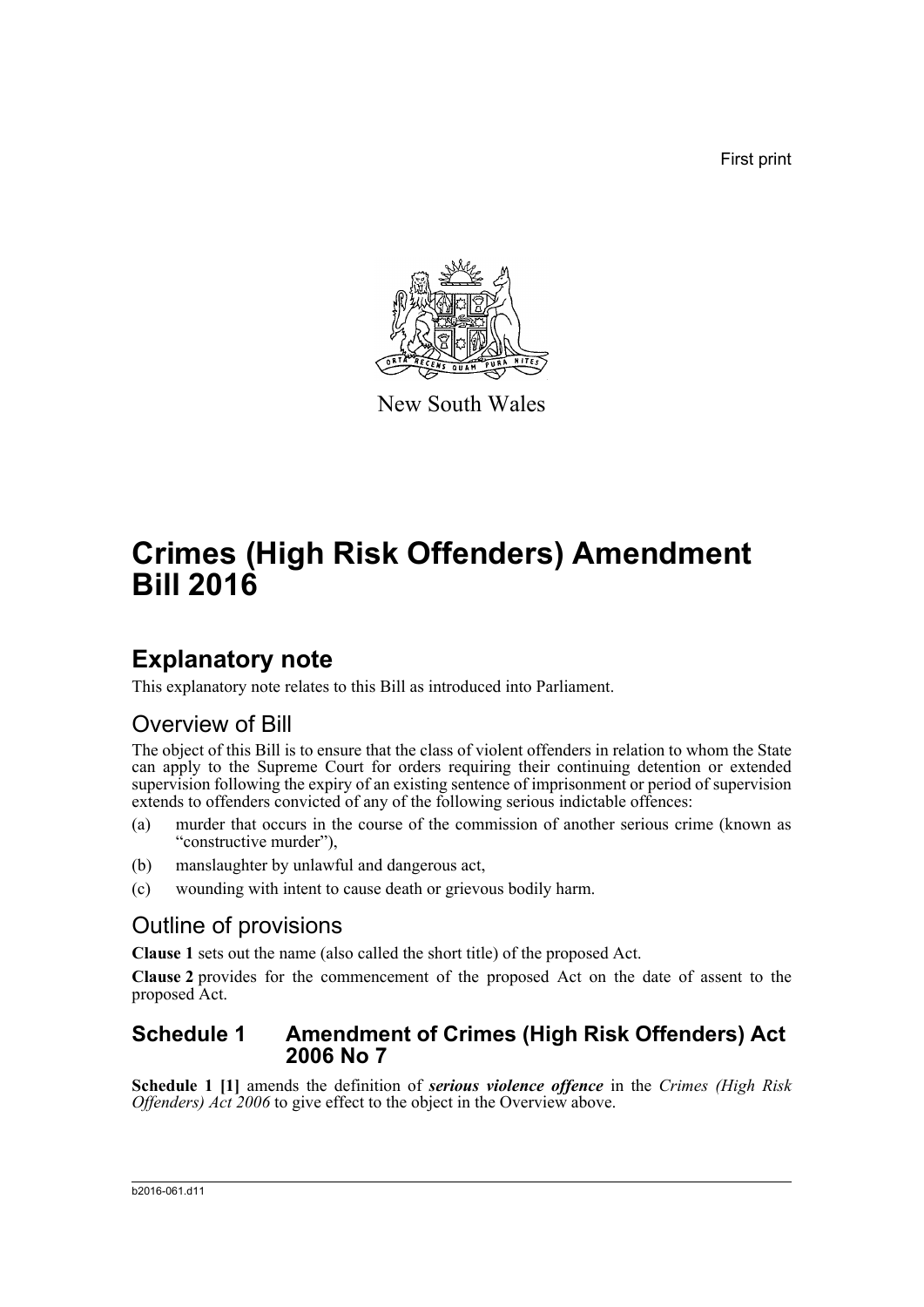The Supreme Court may, on the application of the State, make an order for the extended supervision of an offender, for a period not exceeding 5 years, if:

- (a) the offender is serving a sentence of imprisonment for a "serious violence offence" or is already under extended supervision or continued detention for such an offence, and
- (b) the Court is satisfied to a high degree of probability that the offender poses an unacceptable risk of committing a serious violence offence if he or she is not kept under supervision.

The Supreme Court may, on the application of the State, make an order for the continuing detention of an offender, for a period not exceeding 5 years, if:

- (a) the offender is serving a sentence of imprisonment for a "serious violence offence" or is already under continued detention or extended supervision for such an offence, and
- (b) the Court is satisfied to a high degree of probability both that the offender poses an unacceptable risk of committing a serious violence offence if he or she is not kept under supervision and that adequate supervision will not be provided by an extended supervision order.

Similar orders for extended supervision or continued detention can be made in relation to high risk sex offenders.

**Schedule 1 [2]** provides that the proposed amendment to the definition of *serious violence offence* extends to offences committed before the date of commencement of the proposed Act and to persons serving a sentence of imprisonment immediately before that date of commencement.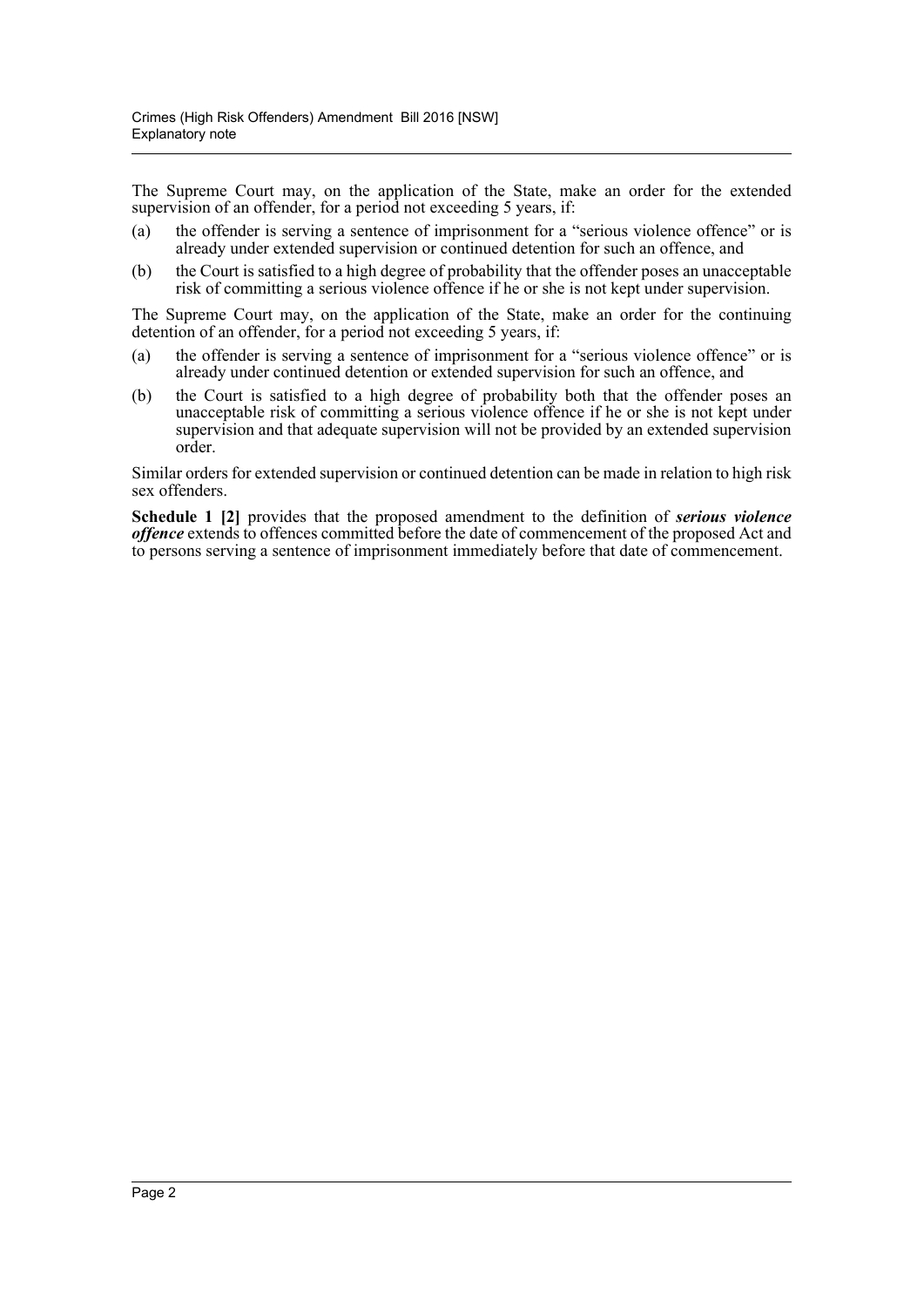First print



New South Wales

# **Crimes (High Risk Offenders) Amendment Bill 2016**

## **Contents**

|                   |   |                                                         | Page |
|-------------------|---|---------------------------------------------------------|------|
|                   | 1 | Name of Act                                             |      |
|                   |   | Commencement                                            |      |
| <b>Schedule 1</b> |   | Amendment of Crimes (High Risk Offenders) Act 2006 No 7 |      |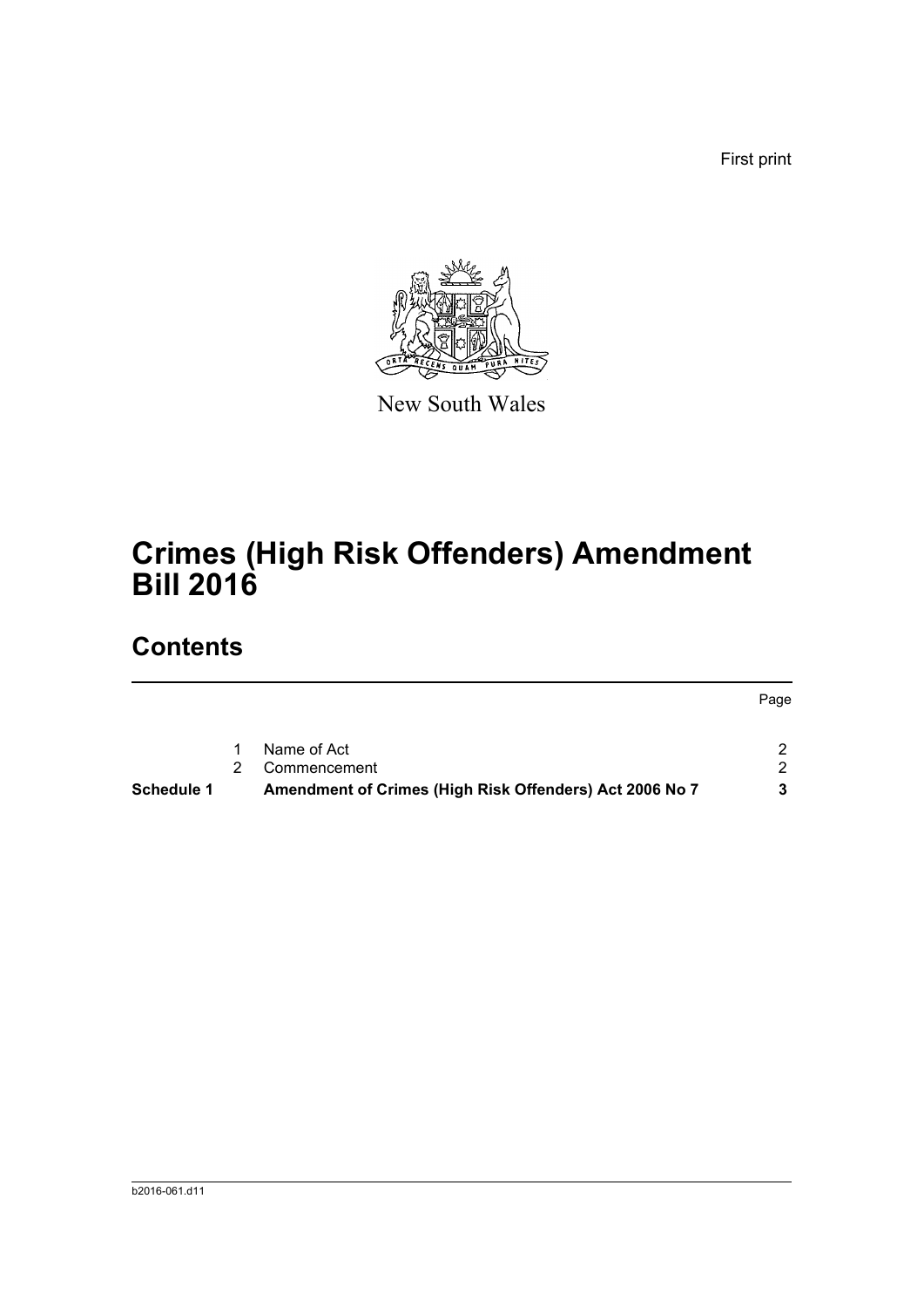

New South Wales

# **Crimes (High Risk Offenders) Amendment Bill 2016**

No , 2016

#### **A Bill for**

An Act to amend the *Crimes (High Risk Offenders) Act 2006* to make further provision with respect to persons convicted of serious violence offences.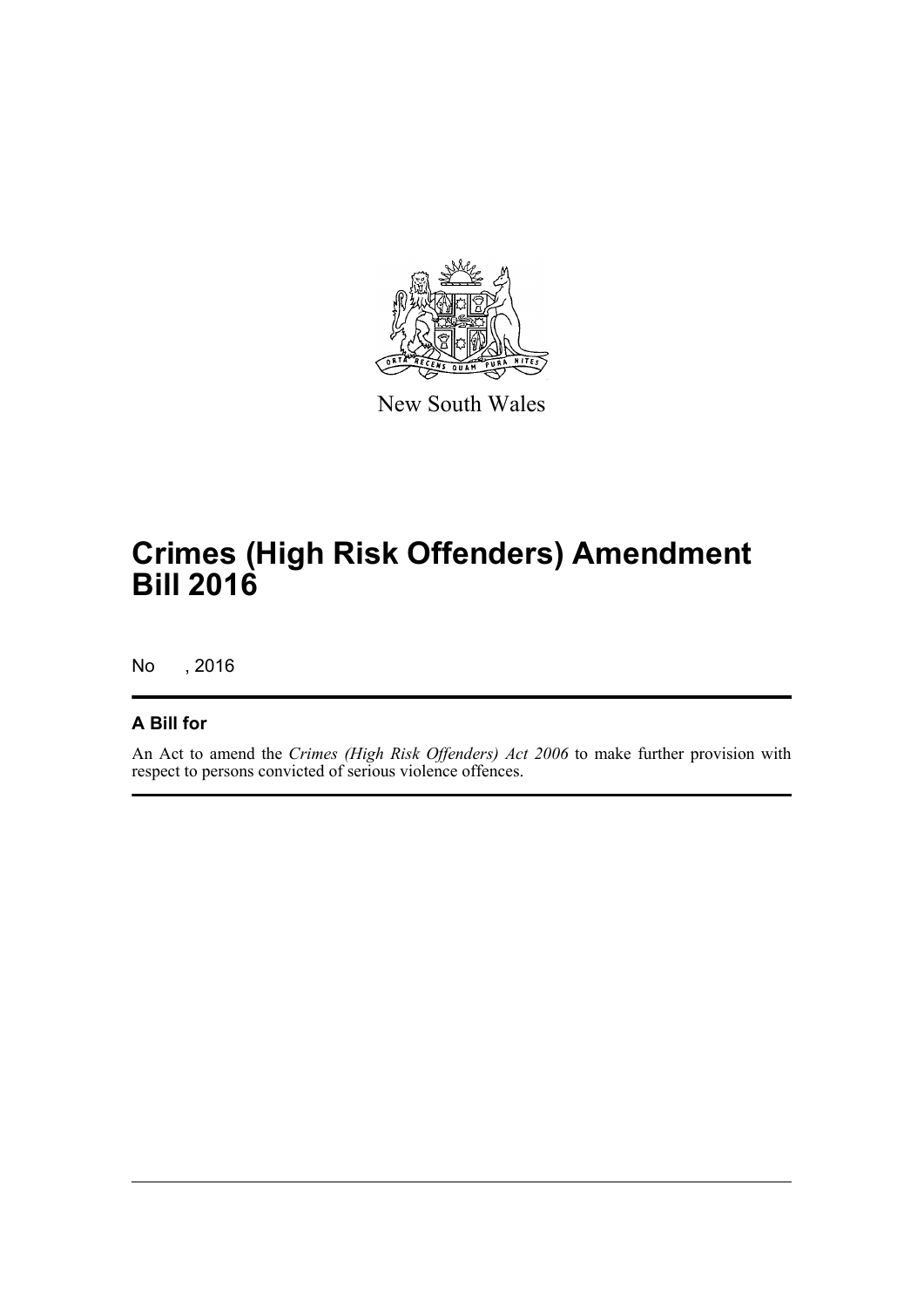<span id="page-4-1"></span><span id="page-4-0"></span>

| The Legislature of New South Wales enacts:                       |               |
|------------------------------------------------------------------|---------------|
| Name of Act                                                      | $\mathcal{P}$ |
| This Act is the Crimes (High Risk Offenders) Amendment Act 2016. | 3             |
| <b>Commencement</b>                                              |               |
| This Act commences on the date of assent to this Act.            | 5             |